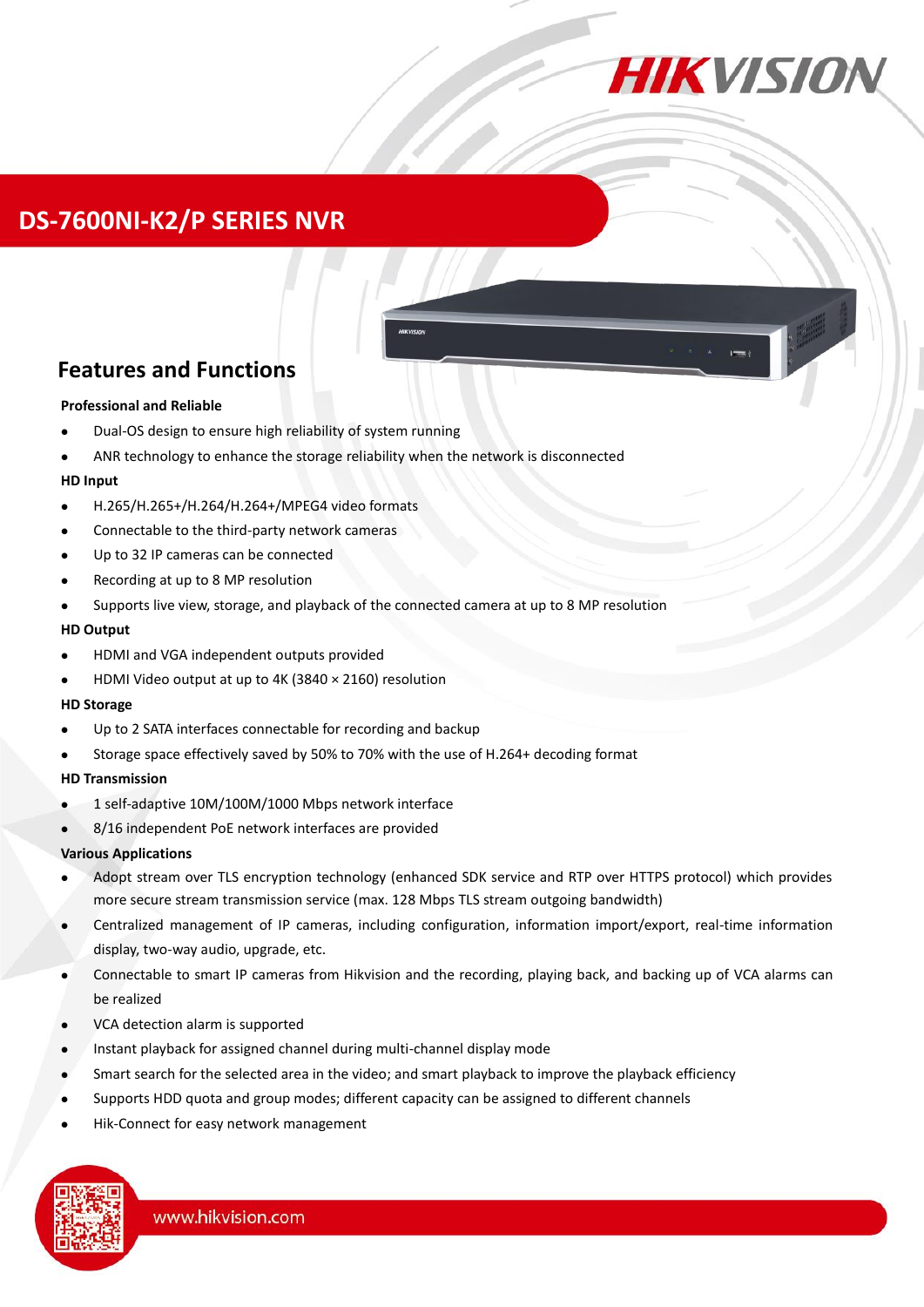

# **Specifications**

| <b>Model</b>                  |                                              | DS-7608NI-K2/8P                                                                                                                            | DS-7616NI-K2/16P                                          | DS-7632NI-K2/16P |
|-------------------------------|----------------------------------------------|--------------------------------------------------------------------------------------------------------------------------------------------|-----------------------------------------------------------|------------------|
| Video/<br><b>Audio input</b>  | IP video input                               | 8-ch                                                                                                                                       | $16$ -ch                                                  | $32$ -ch         |
|                               | Incoming<br>bandwidth                        | 80 Mbps                                                                                                                                    | 160 Mbps                                                  | 256 Mbps         |
|                               | Outgoing<br>bandwidth                        | 160 Mbps                                                                                                                                   |                                                           |                  |
| Video/<br><b>Audio output</b> | <b>HDMI</b> output<br>resolution             | 4K (3840 × 2160)/30Hz, 2K (2560 × 1440)/60Hz, 1920 × 1080/60Hz,<br>1600 × 1200/60Hz, 1280 × 1024/60Hz, 1280 × 720/60Hz, 1024 ×<br>768/60Hz |                                                           |                  |
|                               | <b>VGA output</b><br>resolution              | 1920 × 1080/60Hz, 1280 × 1024/60Hz, 1280 × 720/60Hz, 1024 ×<br>768/60Hz                                                                    |                                                           |                  |
|                               | <b>Audio output</b>                          | 1-ch, RCA (Linear, $1 K\Omega$ )                                                                                                           |                                                           |                  |
| <b>Decoding</b>               | <b>Decoding format</b>                       | H.265/H.265+/H.264/H.264+/MPEG4                                                                                                            |                                                           |                  |
|                               | <b>Recording</b><br>resolution               | 8MP/6MP/5MP/4MP/3MP/1080p/UXGA/720p/VGA/4CIF/DCIF/2CIF<br>/CIF/QCIF                                                                        |                                                           |                  |
|                               | Synchronous<br>playback                      | $8$ -ch                                                                                                                                    | $16$ -ch                                                  | $16$ -ch         |
|                               | Capability                                   | 2-ch @ 8 MP (25fps) / 4-ch @ 4MP (30fps) / 8-ch @ 1080p (30fps)                                                                            |                                                           |                  |
| <b>Network</b><br>management  | <b>Network protocols</b>                     | TCP/IP, DHCP, Hik-Connect, DNS, DDNS, NTP, SADP, SMTP, NFS, iSCSI,<br>UPnP™, HTTPS                                                         |                                                           |                  |
| <b>Hard disk</b>              | <b>SATA</b>                                  | 2 SATA interfaces                                                                                                                          |                                                           |                  |
|                               | Capacity                                     | Up to 6 TB capacity for each HDD                                                                                                           |                                                           |                  |
| <b>External</b><br>interface  | Two-way audio                                | 1-ch, RCA (2.0 Vp-p, $1k\Omega$ )                                                                                                          |                                                           |                  |
|                               | <b>Network interface</b>                     | 1 RJ-45 10/100/1000 Mbps self-adaptive Ethernet interface                                                                                  |                                                           |                  |
|                               | <b>USB</b> interface                         | Front panel: 1 × USB 2.0; Rear panel: 1 × USB 3.0                                                                                          |                                                           |                  |
|                               | Alarm in/out                                 | 4/1                                                                                                                                        |                                                           |                  |
| <b>POE</b><br>interface       | <b>Interface</b>                             | 8, RJ-45 10/100<br>Mbps self-adaptive<br>Ethernet interface                                                                                | 16, RJ-45 10/100 Mbps self-adaptive<br>Ethernet interface |                  |
|                               | Power                                        | $\leq$ 120 W                                                                                                                               | $\leq$ 200 W                                              |                  |
|                               | <b>Supported standard</b>                    | IEEE 802.3 af/at                                                                                                                           |                                                           |                  |
| General                       | Power supply                                 | 100 to 240 VAC                                                                                                                             |                                                           |                  |
|                               | <b>Power</b>                                 | $\leq 180$ W                                                                                                                               | ≤ 280 W                                                   |                  |
|                               | Consumption<br>(without hard disk)           | $\leq$ 15 W (without enabling PoE)                                                                                                         |                                                           |                  |
|                               | <b>Working</b><br>temperature                | -10 °C to 55 °C (14 °F to 131 °F)                                                                                                          |                                                           |                  |
|                               | <b>Working humidity</b>                      | 10 to 90 %                                                                                                                                 |                                                           |                  |
|                               | <b>Dimensions</b><br>$(W \times D \times H)$ | 385 × 315× 52 mm (15.2" × 12.4" × 2.0")                                                                                                    |                                                           |                  |
|                               | Weight<br>(without hard disk)                | ≤ 3 kg (6.6 lb)                                                                                                                            |                                                           |                  |